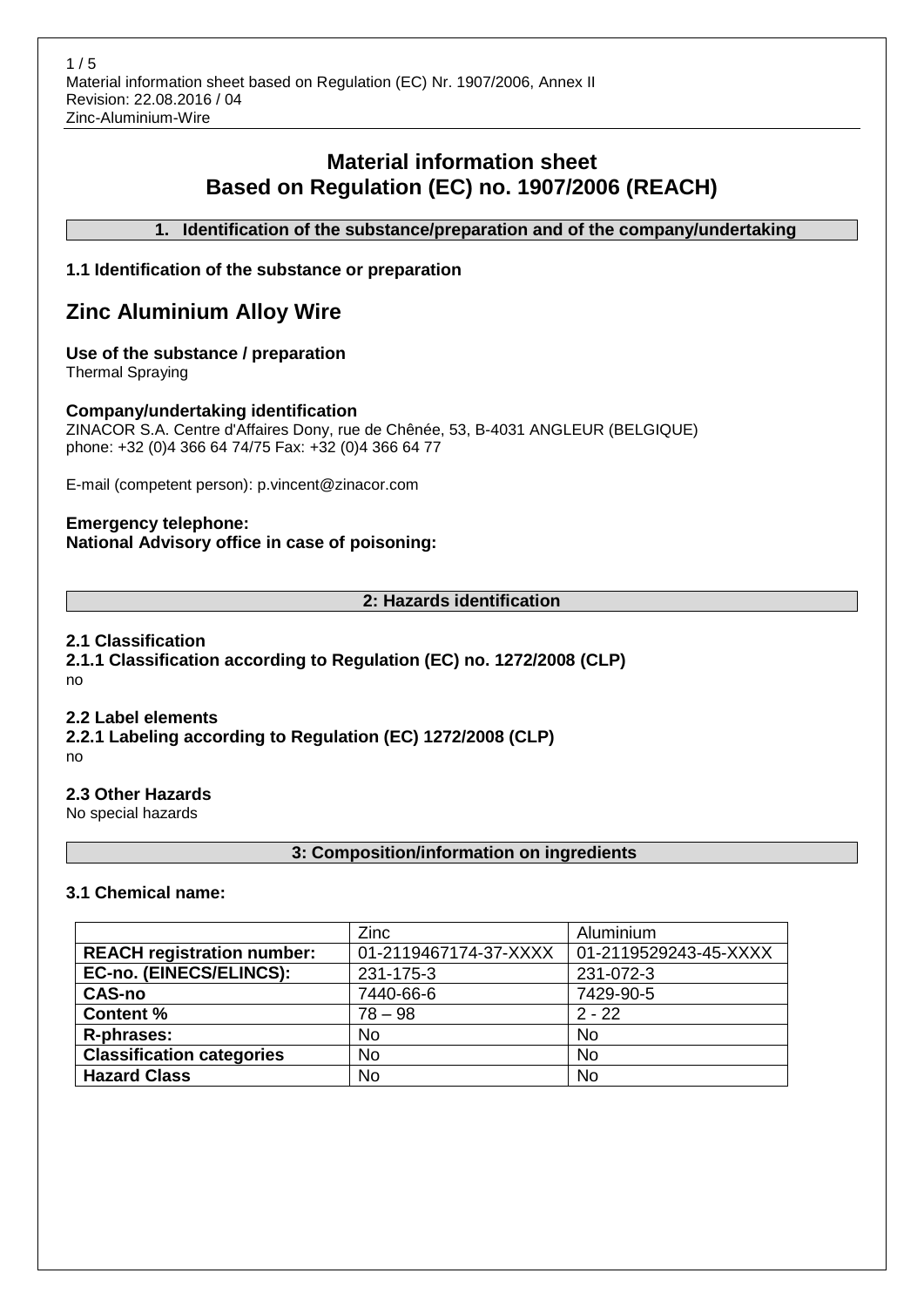#### **4: First aid measures**

#### **4.1 Description of first aid measures**

**In case of inhalation: (smoke / dust)**

When inhaled, move the person to fresh air and seek medical advice.

**Skin contact: (dust/ molten metal)**

Wash thoroughly with plenty of water. In case of contact with molten product, cool skin area rapidly with cold water. **Eye contact: (smoke / dust)**

In case of contact with eyes, rinse immediately thoroughly with plenty of water and consult an ophthalmologist.

**4.2 Most important symptoms and effects, both acute and delayed**

The following may occur: **after resorption** Nausea Vomiting Metal fume fever Irritation of the respiratory tract

**5: Fire-fighting measures**

## **5.1 Extinguishing media Suitable extinguishing media:**

Dry extinguishing powder Carbon dioxide (CO2) Dry sand

**Unsuitable extinguishing media**

**Water** 

#### **5.2 Specific hazards arising from the substance** In case of fire may form:

Metal oxides

## **5.3 Advice for fire fighting**

In case of fire: Wear self-contained breathing apparatus.

#### **6: Accidental release measures**

#### **6.1 Personal precautions, protective equipment and emergency procedures**

Avoid built up of dust Ensure adequate ventilation Avoid inhalation

## **6.2 Environmental precautions**

Do not allow to enter drains/surface water/ground-water. Avoid release into the environment.

**6.3 Methods and materials for containment and cleaning up**

Take up mechanically, placing in appropriate containers for disposal. Avoid built up of dust

#### **7: Handling and Storage**

## **7.1 Precautions for Safe Handling**

#### **During thermal spraying:**

If handled uncovered, arragements with local exhaust ventilation have to be used.

If local exhaust ventilation is not possible or not sufficient, the entire working area must be ventilated by technical means.

All work processes must always be designed so that the following is excluded:

Inhalation

Skin contact

Eye contact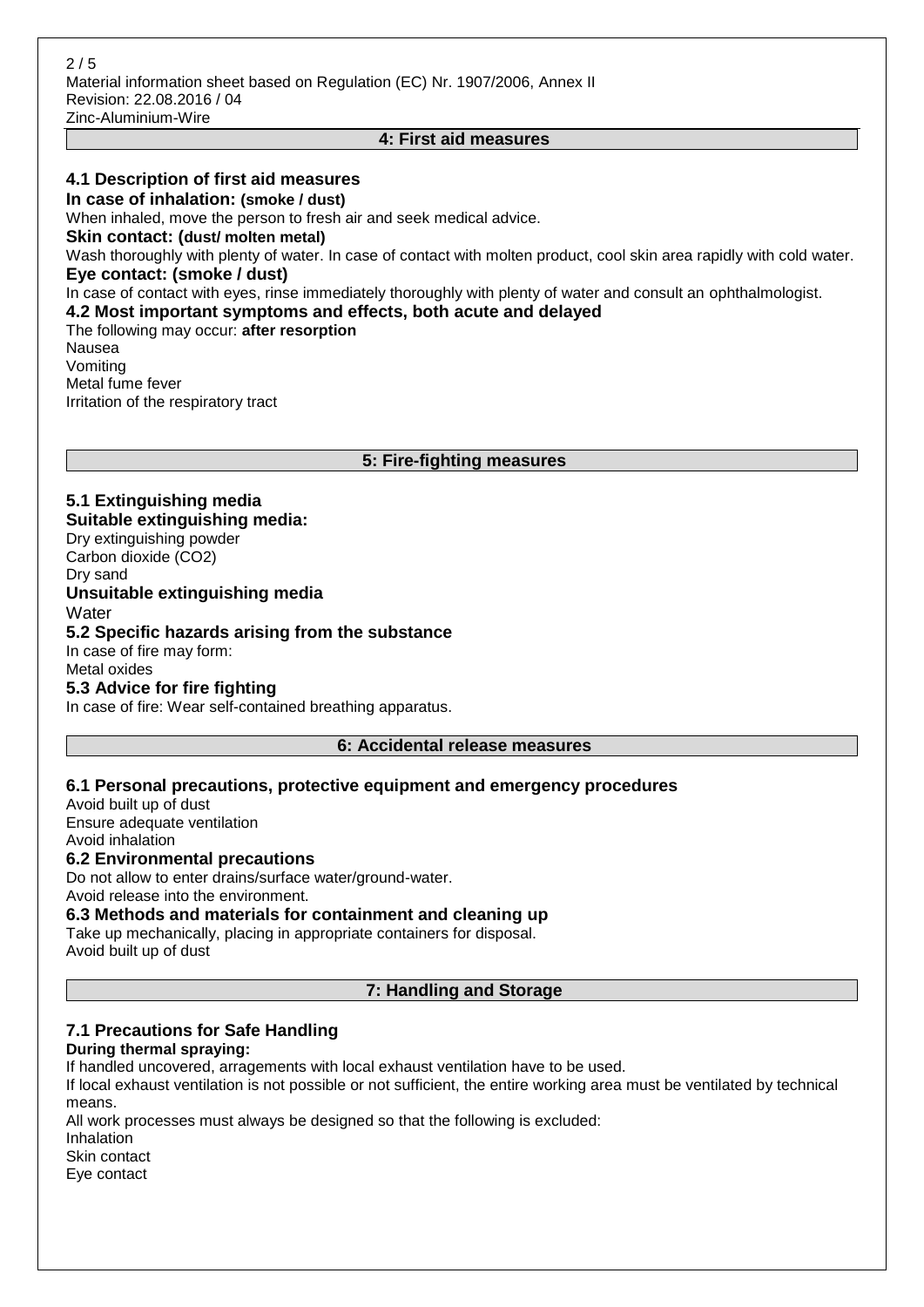### **7.2 Conditions for safe storage, including environmental compatibility**

Store product closed an only in original packing Protect against moisture and store closed. Avoid condensation. Do not store with acids. Do not store with alkalis.

### **8: Exposure controls / Personal protection**

### **8.1 Control parameters**

| Chemical name | General dust limit                                                      |                     |                        | Content% |
|---------------|-------------------------------------------------------------------------|---------------------|------------------------|----------|
|               | WEL-TWA: 1 mg/m <sup>3</sup> (ihal. Dust), 4 mg/m <sup>3</sup> (respir. | <b>EL-STEL:----</b> |                        | ---      |
| dust          |                                                                         |                     |                        |          |
| BGW: ---      |                                                                         |                     | Other information:---- |          |

WEL-TWA = Workplase Exposure Limit – Long-term exposure limit (8-hour TWA (=time weighted average) reference period) / WEL\_STEL = Workplace Exposure Limit – Short-term exposure limit (15-minute reference period). MGV = Bioloical monitoing guidance value EH40

#### **8.2 Exposure controls**

#### **8.2.1 Appropriate technical controls**

#### **During the formation of dust / smoke**

Ensure good ventilation. This can be achieved by local exhaust ventilation.

If this is insufficient to keep the concentration below the exposure limits (OEL), suitable respiratory protection should be worn.

#### **8.2.2 Individual protection measures, such as personal protective equipment**

In the presence of ZnO smoke and dust respirator may be required (particulate filter unit with DIN EN 143). Hand protection, body protection and eye protection must be adapted to work

## **8.2.3 Limitation and control of environmental exposure**

No information available at present.

#### **9: Physical and chemical Properties**

#### **9.1 Information on basic physical and chemical properties**

| Physical state:             | solid                                                                   |
|-----------------------------|-------------------------------------------------------------------------|
| Color:                      | shiny metallic                                                          |
| Odor:                       | odorless                                                                |
| Melting point:              | $\sim$ 382 - 488 °C (depending on the alloy composition)                |
| Flash Point:                | n.av.                                                                   |
| <b>Boiling Temperature:</b> | n.av.                                                                   |
| Density                     | $\sim$ 5,2 – 6,9 g/cm <sup>3</sup> (depending on the alloy composition) |
| Water solubility (g/l):     | Insoluble.                                                              |
|                             |                                                                         |

#### **10: Stability and Reactivity**

## **10.1 Reactivity**

No hazardous reactions under normal conditions. **10.2 Chemical Stability** Stable when properly handled and stored **10.3 Possibility of hazardous reactions** See subsection 10.4 to 10.6 **10.4 Conditions to avoid** Moisture Strong heating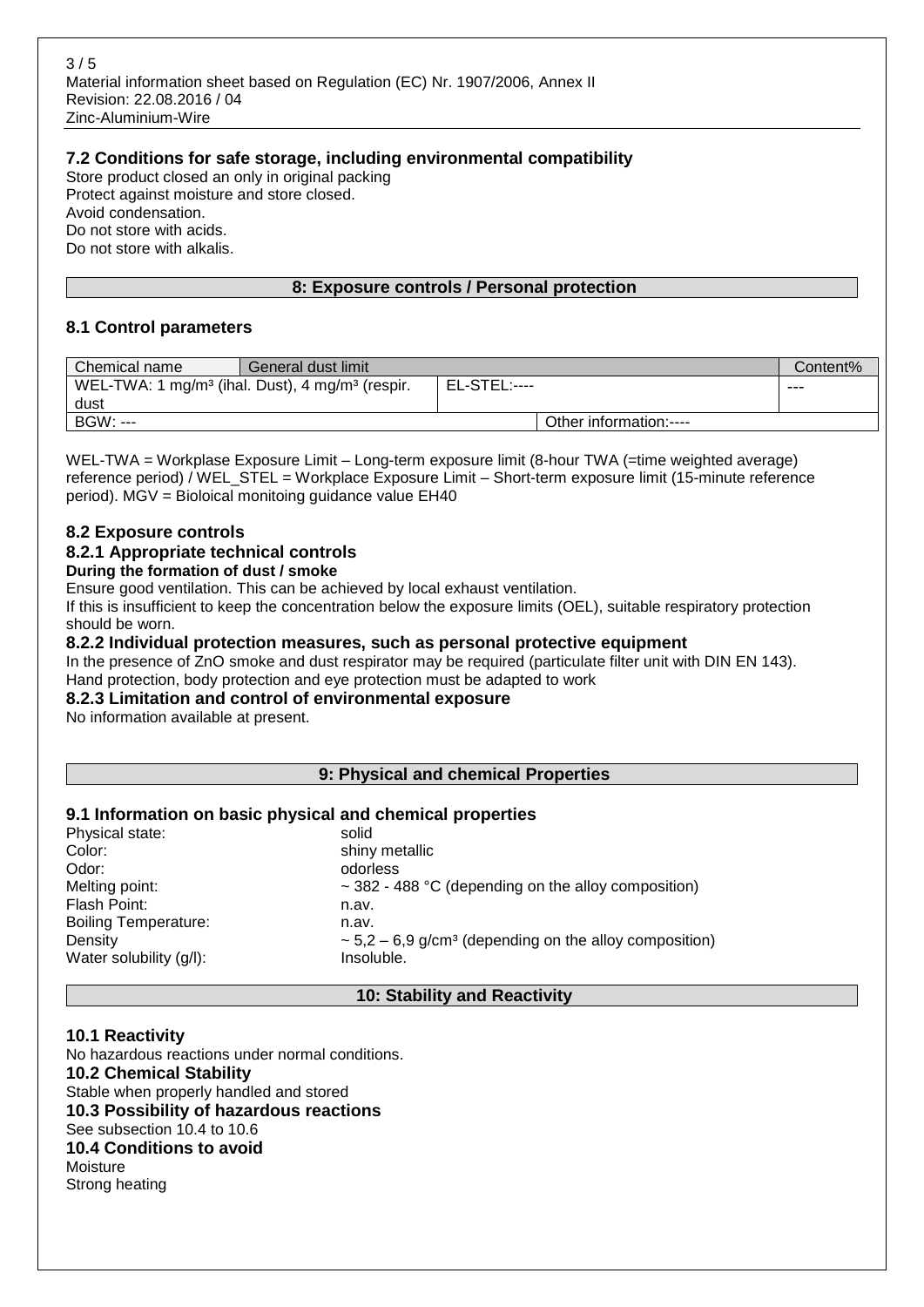#### **10.5 Incompatible materials**

See also Section 7 Avoid contact with strong acids Avoid contact with strong alkalis Development of: hydrogen gas - explosion **10.6 Hazardous Decomposition Products** See subsection 10.4 to 10.6 See also section 5.2 Metal Oxides

#### **11: Toxicological Information**

# **When delivered as a wire not classified as toxic.**

When used, see Section 8.1

| <b>Zinc dust</b>     |                 |       |                       |          |                    |              |  |  |
|----------------------|-----------------|-------|-----------------------|----------|--------------------|--------------|--|--|
| Toxicity / effect    | <b>Endpoint</b> | Value | Unit                  | Organism | <b>Test method</b> | <b>Notes</b> |  |  |
| Acute toxicity, oral | -D50            | >2000 | mg/kg                 | Rat      |                    |              |  |  |
| Acute toxicity,      | ∟C50            | >5140 | mq/m <sup>3</sup> /4h | Rat      |                    |              |  |  |
| inhalation           |                 |       |                       |          |                    |              |  |  |

| Aluminium         |                 |       |      |          |                    |              |
|-------------------|-----------------|-------|------|----------|--------------------|--------------|
| Toxicity / effect | <b>Endpoint</b> | Value | Unit | Organism | <b>Test method</b> | <b>Notes</b> |
| n.d.a.            |                 |       |      |          |                    |              |

#### **12: Ecological information**

**When delivered as a wire not harmful to the environment.**

| <b>Zinc dust</b>         |             |      |                   |      |                           |                    |              |  |
|--------------------------|-------------|------|-------------------|------|---------------------------|--------------------|--------------|--|
| <b>Toxicity / effect</b> | Endpoint    | Time | Value             | Unit | Organism                  | <b>Test method</b> | <b>Notes</b> |  |
| Toxicity, fish           | LC50        | 96h  | $0.238 -$<br>0.56 | mg/l | (Pimephales<br>promelas   |                    |              |  |
| Toxicity, fish           | <b>LC50</b> | 96h  | $0,238-$<br>0.56  | mg/l | (Onocorhynchus<br>mvkiss) |                    |              |  |
| Toxicity, Daphnia        | EC50        | 48h  | 2,8               | mg/l | (Daphnia magna)           |                    |              |  |

| Aluminium         |                 |      |       |      |          |                    |              |
|-------------------|-----------------|------|-------|------|----------|--------------------|--------------|
| Toxicity / effect | <b>Endpoint</b> | Time | Value | Unit | Organism | <b>Test method</b> | <b>Notes</b> |
| n.d.a.            |                 |      |       |      |          |                    |              |

#### **13: Disposal considerations**

#### **13.1 Waste treatment methods For the substance**

Waste code no. EC

The waste codes are recommendations based on the probable use of this product. Because of special use and disposal, the user under certain circumstances, other waste codes are assigned. (2001/118/EG, 2001/119/EG, 2001/573/EG)

11 01 99

Recommendation:

Waste disposal according to EC-regulations 75/442/EEC and 91/689/EEC in the corresponding versions, covering waste and dangerous waste Implement Substance recycling.

### **For contaminated packing material**

Non-contaminated packages may be recycled.